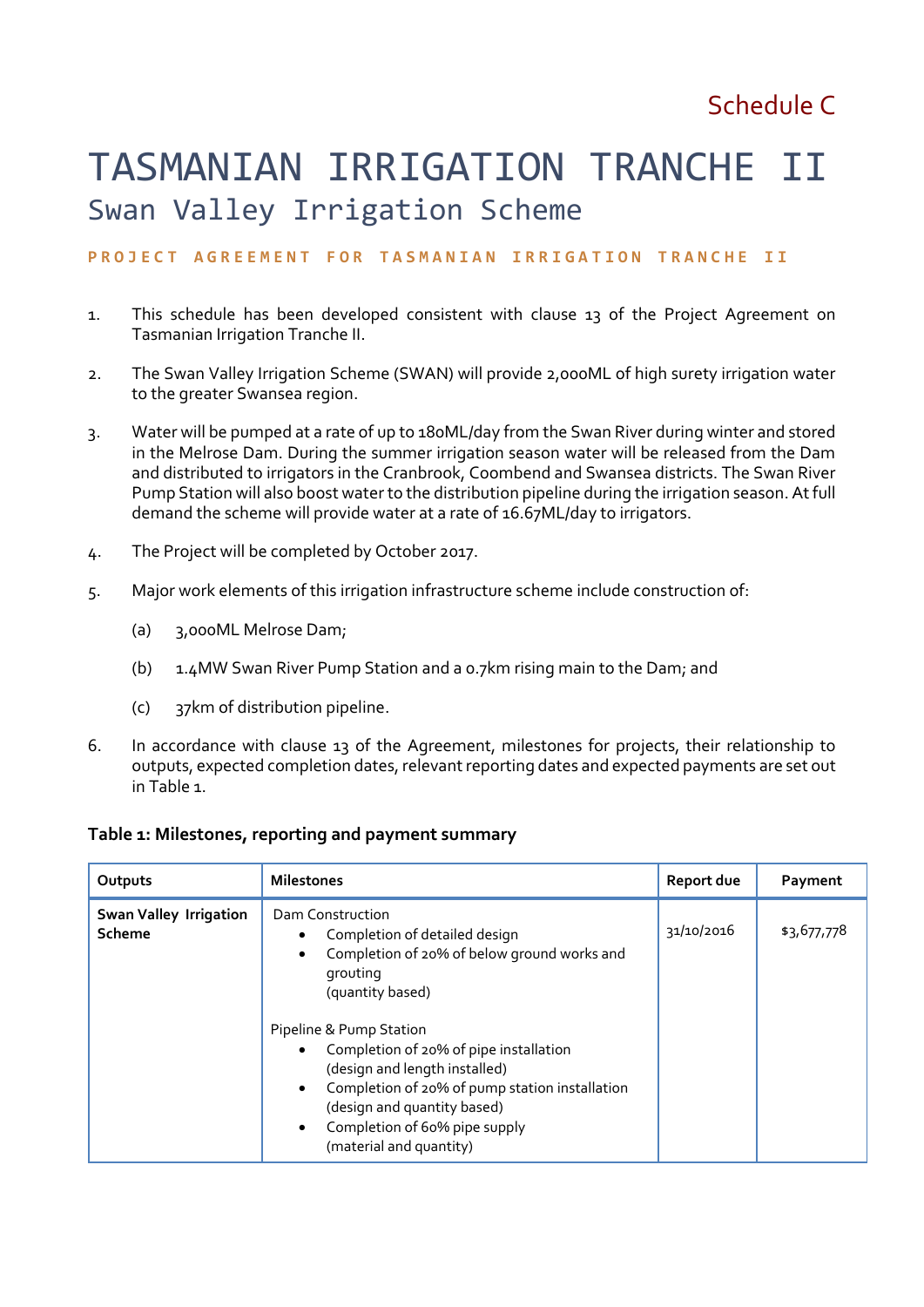| Outputs | <b>Milestones</b>                                                                                                                                                                                                                               | Report due | Payment     |
|---------|-------------------------------------------------------------------------------------------------------------------------------------------------------------------------------------------------------------------------------------------------|------------|-------------|
|         | Dam Construction<br>Completion of below ground works and grouting<br>Completion of 80% of above ground works<br>(quantity based)                                                                                                                | 30/4/2017  | \$4,413,334 |
|         | Pipeline & Pump Station<br>Completion of 70% of pipe installation<br>(design and length installed)<br>Completion of 70% of pump station installation<br>(design and quantity based)<br>Completion of 90% pipe supply<br>(material and quantity) |            |             |
|         | Dam Construction<br>Practical Completion achieved (as defined under<br>the construction contract and Clause 8 below)                                                                                                                            | 31/10/2017 | \$2,028,888 |
|         | Pipeline & Pump Station<br>Practical Completion achieved (as defined under<br>the construction contract and Clause 8 below)                                                                                                                     |            |             |

- 7. The Commonwealth will provide an estimated total financial contribution to this project of \$10,120,000 in respect of this Agreement as shown in Table 2. All payments are GST exclusive.
- 8. Tasmania will also be responsible for ensuring that, for the purposes of the practical completion, the project will:
	- (a) be complete and free from defects or omissions, except for defects or omissions that are minor in nature, that Tasmania cannot reasonably fix, or by fixing, will significantly inconvenience users of the works;
	- (b) not cause any legal or physical impediment to the use and occupation of the property and the works for the designated use; and
	- (c) be fit for the designated use.

### **Table 2: Estimated financial contributions**

|                                              | 2016-17                  | 2017-18                  | 2018-19                  | Total      |
|----------------------------------------------|--------------------------|--------------------------|--------------------------|------------|
| <b>Estimated total budget</b>                | 16, 151, 112 2, 028, 888 |                          |                          | 18,180,000 |
| Less estimated National Partnership payments | 8,091,112                | 2,028,888                | $\overline{\phantom{a}}$ | 10,120,000 |
| Balance of non-Commonwealth contributions    | 8,060,000                | $\overline{\phantom{a}}$ |                          | 8,060,000  |